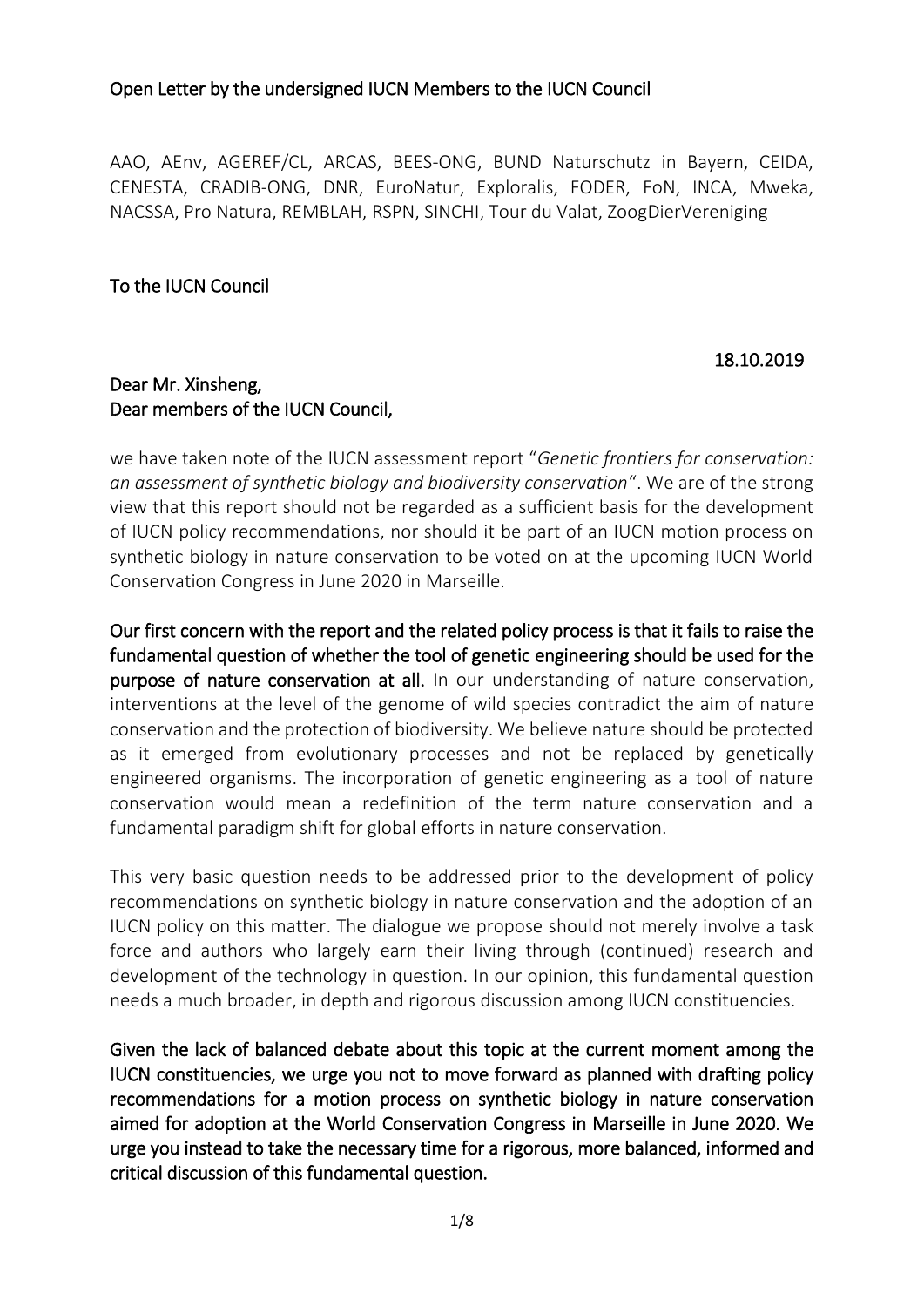Other reasons why we would like to ask you to reconsider whether the report constitutes a sufficient basis for a subsequent motion process as required by Resolution 6.086 are:

- The report appears to promote the introduction of genetically engineered (GE) organisms and even gene drive organisms into wild populations without considering the ramifications of such an introduction in space and time.
- Several sections of the report seem to be biased towards the interests of those who intend to apply the respective technologies; some of whom were invited to be co-authors. Consequently, sufficient weight has not been given to requirements of the precautionary principle and protection goals such as conservation of the species that occur naturally within ecosystems.
- The report, and in particular the case studies, create a misleading impression as to both the limits of knowledge and the availability of methods for control of GE organisms after they have been released into natural systems - as required by the precautionary principle.
- Without this broader perspective most of the case studies in the report give the dangerous impression that interventions through GE in highly complex ecosystems might be feasible and controllable in the very near future.

Furthermore, we would like to raise the following concerns regarding the general use of synthetic biology for nature conservation –and the use of gene drive organisms in particular – which in our opinion the report fails to address sufficiently:

- If organisms derived from synthetic biology are introduced into natural populations as implied by the report, this would entail the genetic engineering of the 'germ line' of biodiversity with the risk of disrupting the functioning of existing ecosystems and their future evolutionary dynamics.
- In a similar way to how diseases vectored by non-native species or human activities spread, GE organisms introduced into natural populations may severely impact animal, plant and human health and also damage biodiversity and other values, particularly biodiversity of value to Indigenous peoples and other local communities.
- The biological characteristics of the original GE organisms produced in the lab and grown under controlled conditions cannot be considered reliable for predicting potential biohazards that may emerge in future generations; and after exposure to ongoing changes in the environment.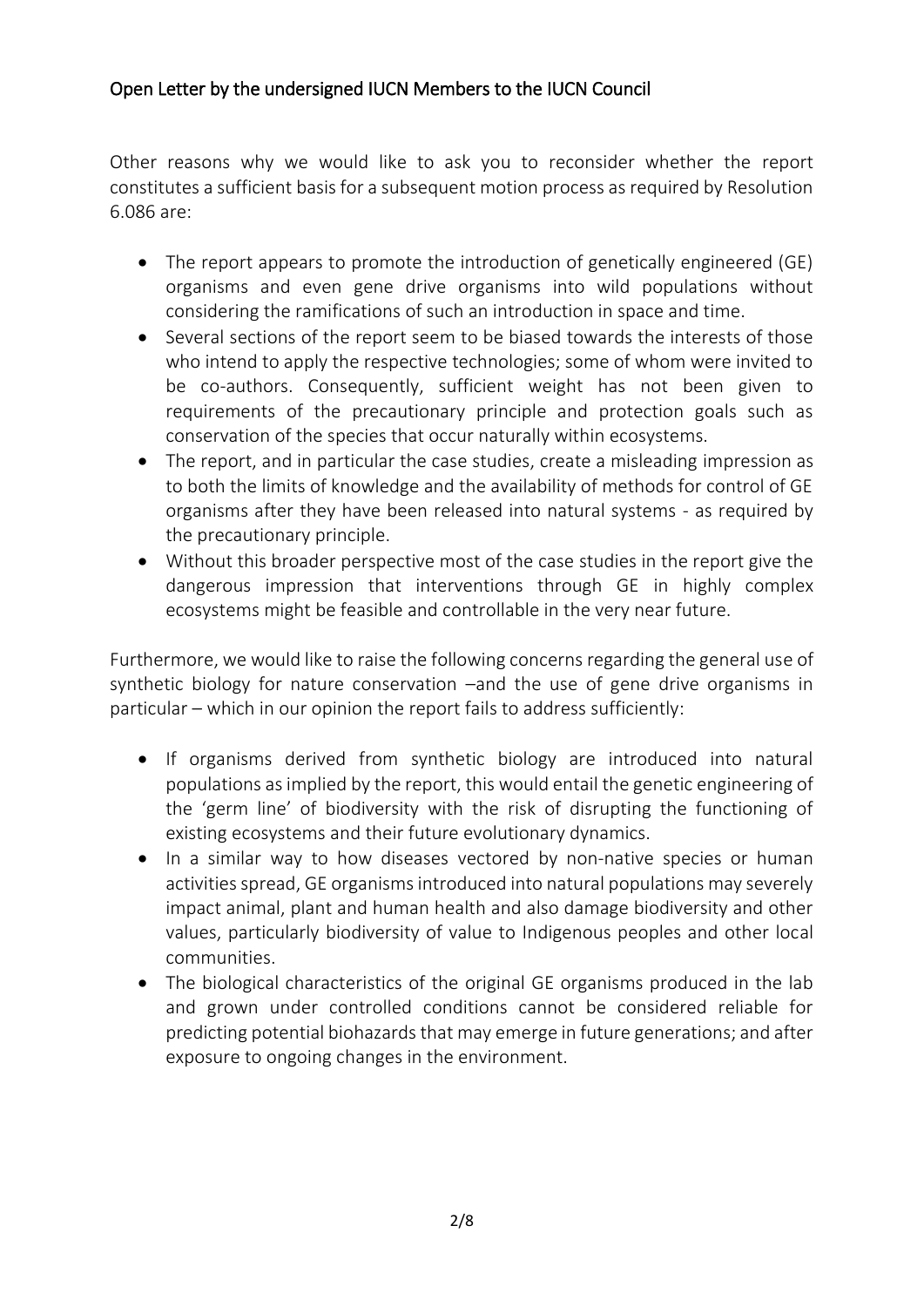- The release of GE organisms such as trees, corals, amphibians, insects, rodents and other wildlife into natural populations and their ecosystems implies a new level of uncertainty, leading to potential harms that cannot be assessed beforehand with sufficient accuracy to act in a precautionary manner. Complex and heterogeneous genomes, multitudinous networks of mutual interactions, highly diverse environments and changes of environmental conditions (e.g. caused by climate change), make it impossible to foresee the actual long-term consequences in most cases.
- The precautionary principle as established by the Convention on Biological Diversity (CBD) stipulates that effective measures are taken to intervene in the interest of biodiversity if something 'goes wrong'. If no such mechanisms are available to prevent the uncontrolled spread of GE organisms after their release, the precautionary principle is completely undermined. However, this aspect is hardly mentioned in the report. To date there is no solution to the problem of retrieving the released genetically engineered organism in case something goes wrong. Effective control mechanisms (i.e. measures to control applications of GE organisms and their spread, which allow their retrieval from the environment and termination of their persistence if needed) are therefore crucial in the assessment of both potential hazards and benefits and have to be established before any decisions on the use of these organisms in the wild can be taken.

### Yours sincerely



Association Les Amis des Oiseaux (AAO), Tunisia



Advocates for the Environment (AEnv), USA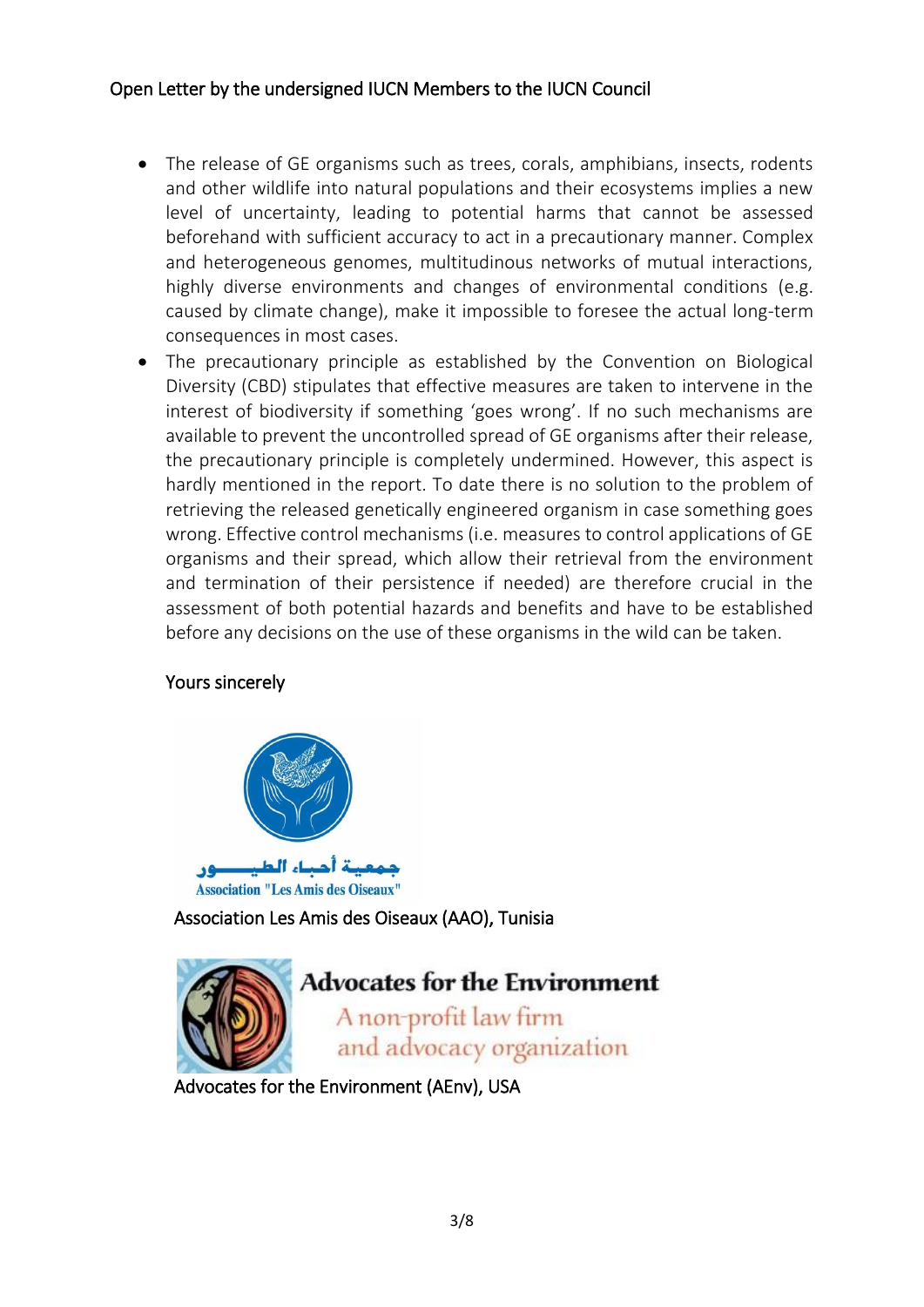

Association intervillageoise de Gestion des Ressources Naturelles et de la Faune de la Comoé-Léraba (AGEREF/CL), Burkina Faso



Asociación Rescate y Conservación de Vida Silvestre (ARCAS), Guatemala



Benin Environment and Education Society (BEES ONG), Benin



Bund Naturschutz in Bayern, Gemany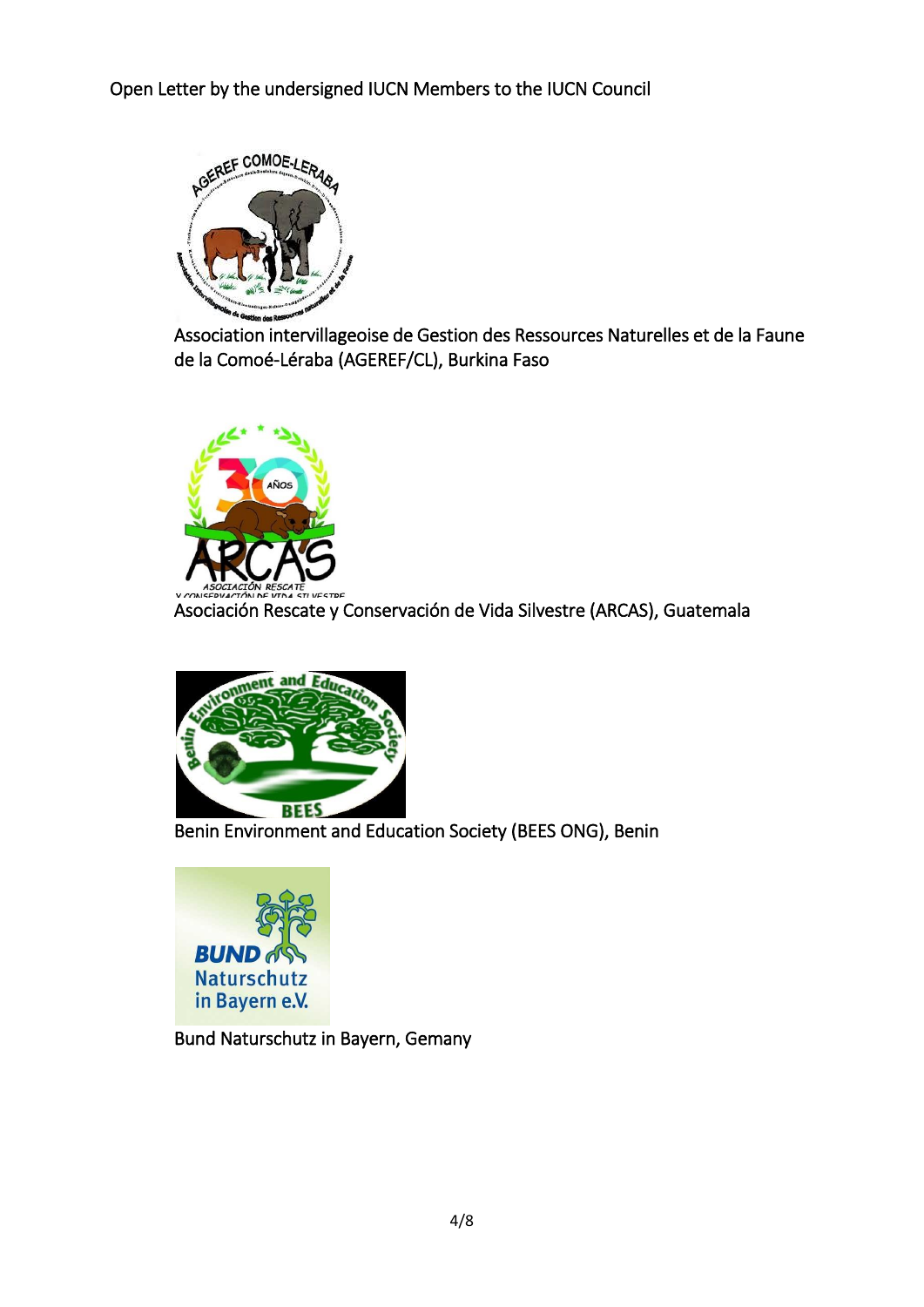

Centro de Extensión Universitaria e Divulgación Ambiental de Galicia (CEIDA), Spain



Centre for Sustainble Development

Centre for Sustainable Development (CENESTA), Iran



Centre de Recherches et d'Action pour le Développement des Initiatives à la Base (CRADIB-ONG), Benin



Deutscher Naturschutzring (DNR), Deutschland



Stiftung Europäisches Naturerbe – EuroNatur, Deutschland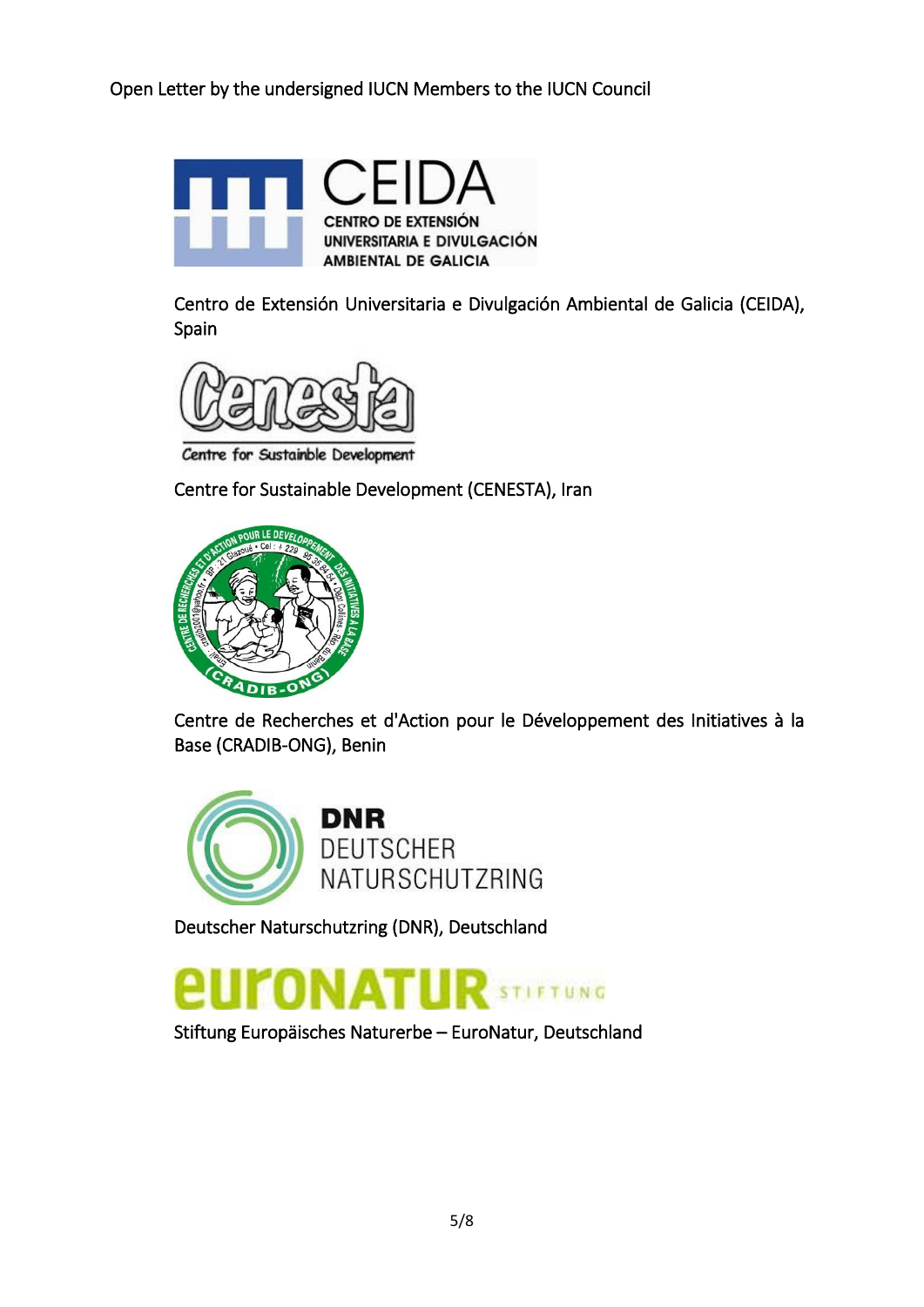

Exploralis, Tunisia



Forêts et Développement Rural (FODER), Cameroon



**Friends of the Nation** 

Friends of the Nation (FoN), Ghana



Institute for Nature Conservation in Albania (INCA), Albania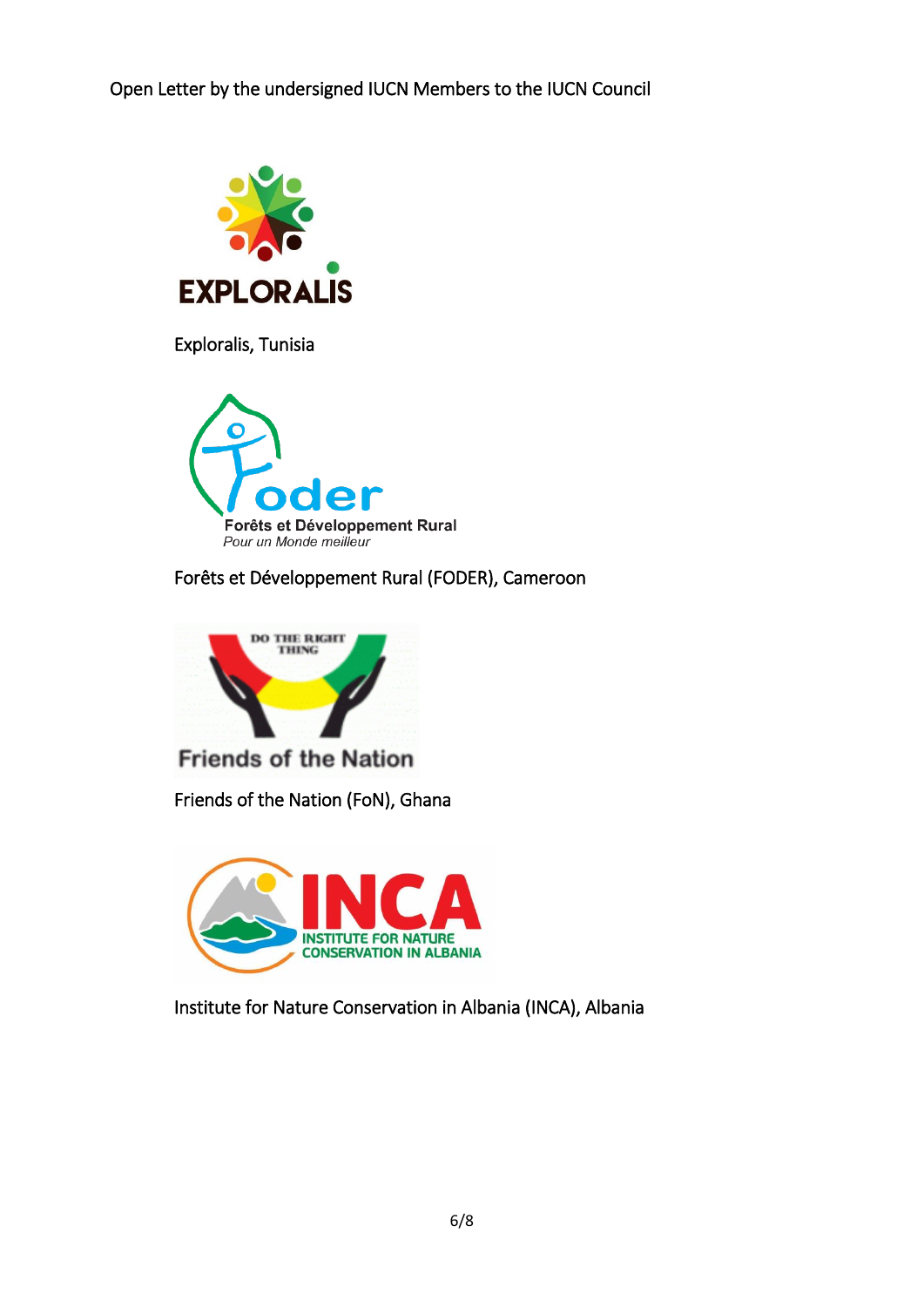

College of African Wildlife Management (Mweka), Tanzania





Pro Natura, Switzerland



Red de Manejo de Bosque Latifoliado de Honduras (REMBLAH), Honduras